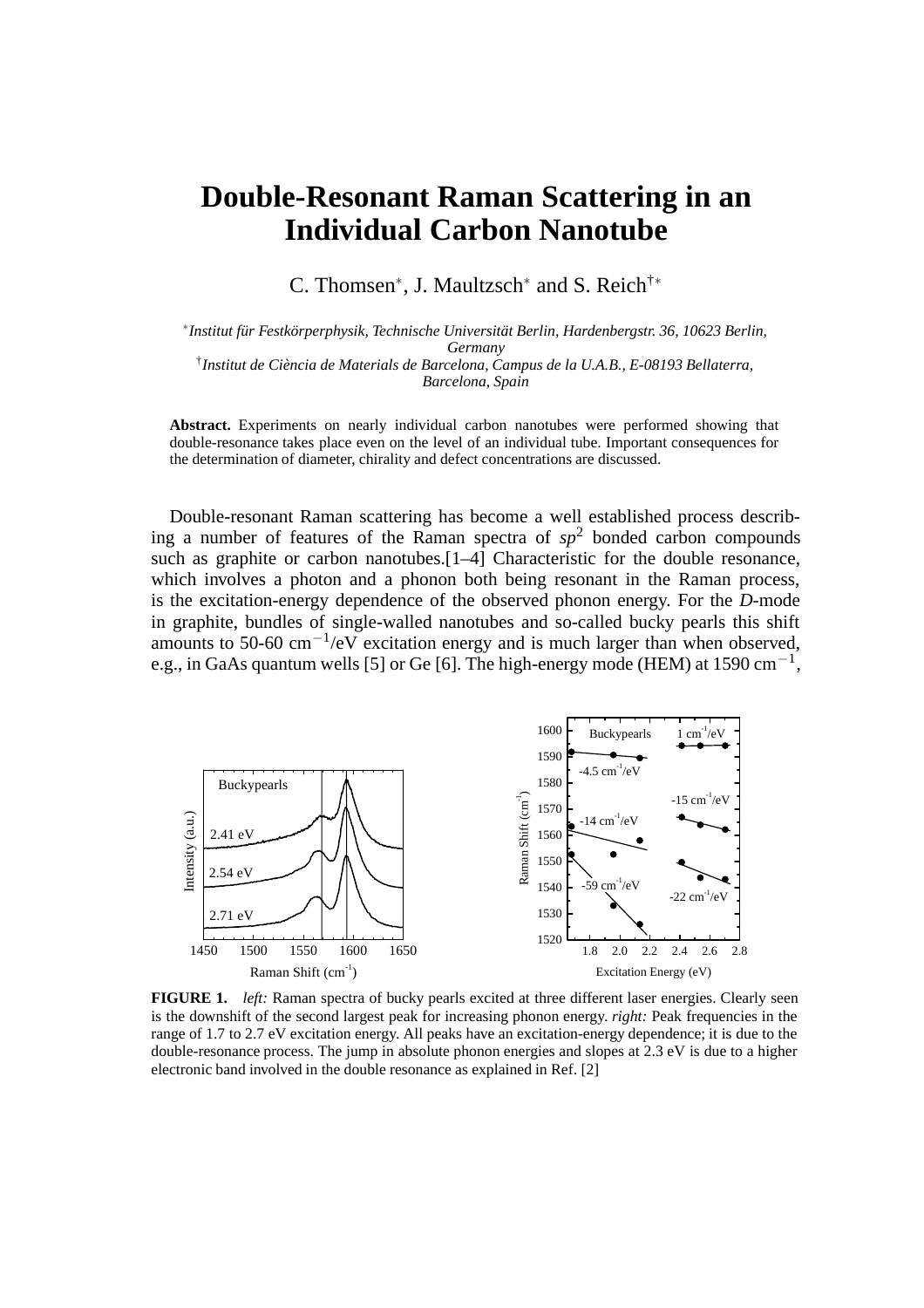

**FIGURE 2.** *left:* Schematic double-resonant process for a metallic carbon nanotube; different incident phonon energies imply different phonon wave vectors in the double resonance. The defect scattering process and the recombination are not shown for simplicity.*right:* The different scattering vectors correspond to different phonon frequencies.

referred to sometimes as *G*-mode, also displays excitation-energy dependent shifts;[2] they are smaller and sometimes missed in the literature when not evaluated over a large enough energy range.[7] In Fig. 1 we present the Raman frequencies of bucky pearls, which clearly show how the  $2^{n\bar{d}}$  and  $3^{n\bar{d}}$  largest peak in the HEM shift to lower energies when excited with increasing photon energies. In contrast to this behavior is that of the *G*-mode in graphite, which is constant in energy for excitations ranging from 1 to 4 eV [8] and thus singly resonant.

In this paper we discuss to which extent the excitation-energy dependence of the Raman spectra in carbon nanotubes is a property of an individual nanotube or whether it is an ensemble property, where specific tubes are selected by the excitation energy for the Raman process. We show with experiments on individual nanotubes that the Raman signal is indeed dominated by the band structure of an individual tube and that the ensemble interpretation may be ruled out as the dominant reason for the excitation-energy dependent shifts in nanotubes. We also discuss the consequences for the interpretation of Raman data as regards the distinction of *metallic* and *semiconducting* spectra, the use of Raman peaks to determine the radius of a nanotube, and its defect concentration.

The double-resonant process is illustrated schematically in Fig. 2. Different wavevectors of phonons corresponding to different incident phonon energies are shown, they scatter the excited electron across the band minimum. For phonons with dispersion, such as the one indicated, the different *k*-vectors correspond to different phonon energies, and hence the excitation-energy dependence of the phonon peak follows naturally. In order to fulfill momentum conservation (both incident and scattered photon momentum are very small) the electron has to be scattered back near to where it was excited. This process is usually ascribed to an elastically scattering defect (*D*-mode and high-energy mode) or a second phonon (2<sup>nd</sup> order mode scattering). Of course, in a full calculation of the Raman intensity in double resonance the single resonant process (only the photon is resonant) is automatically included; however, its contribution to the total signal is small.[2]

In an alternative attempt to explain the excitation-energy dependence some authors have been focussing on the strength of the van-Hove singularity in the electronic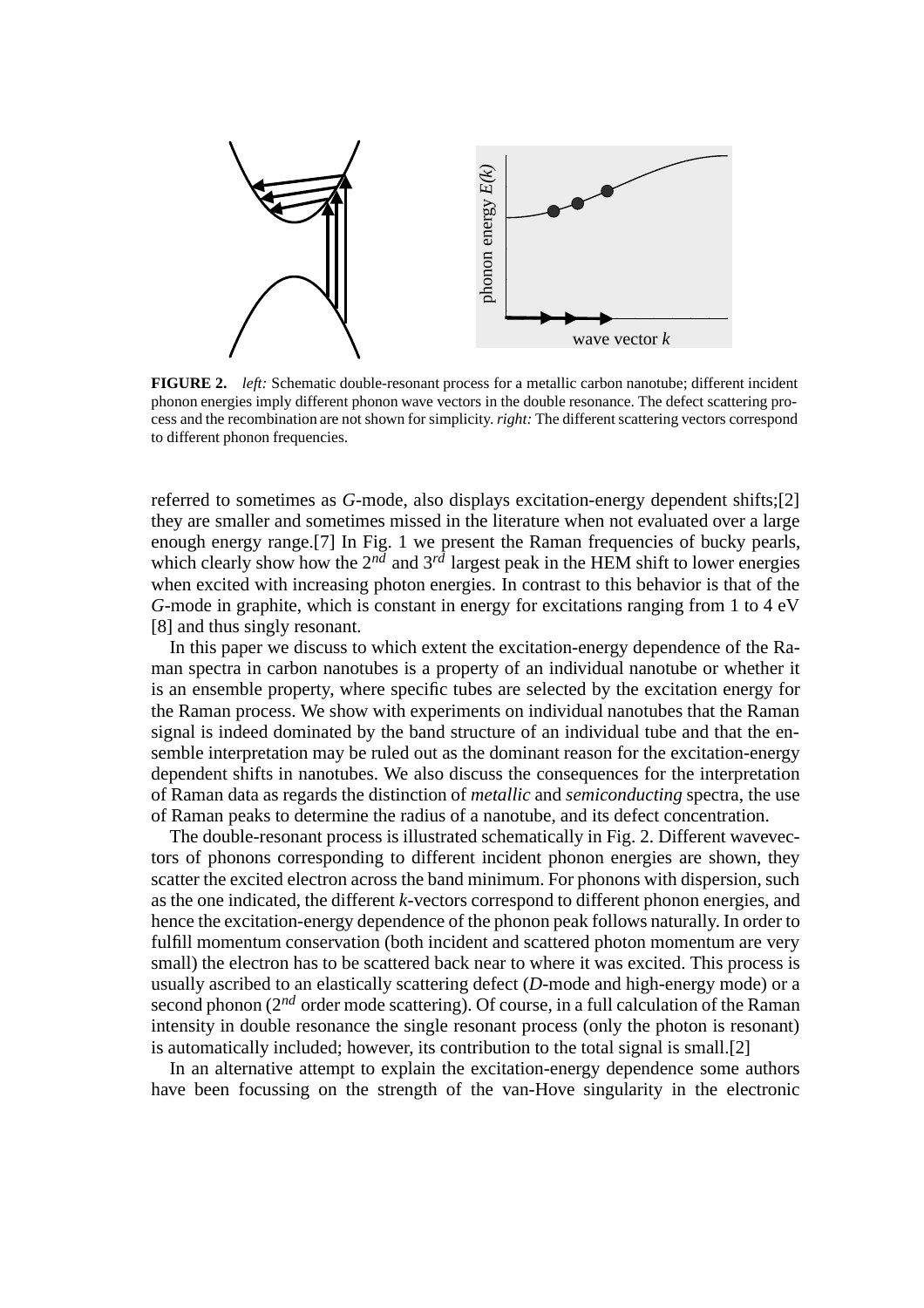

**FIGURE 3.** *left:* Raman spectra on an isolated or a nearly isolated nanotube; *right:* frequencydependence of the *D-*mode for two different isolated nanotubes

transition.[3, 9] In this picture the view is taken that a nanotube contributes to the Raman signal significantly only if the optical transition occurs very close to the maximum in the density of states. Varying the excitation energy then selects a different nanotube with a different phonon energy. In this way, an ensemble of tubes with a typical diameter distribution may yield varying Γ-point phonon frequencies.

In summary, in the double-resonant process the excitation-energy dependence reflects the phonon dispersion in an individual nanotube, while in the single-resonant process it resembles a diameter and chirality distribution. Because of the important consequences for the interpretation of the Raman spectra a distinction between these two processes is vital. Obviously, experiment can decide this by measuring the excitation-energy dependence on a single isolated tube, which only in double resonance can have a varying peak frequency in the Raman spectra. In single resonance we would expect only an intensity dependence on excitation energy, but no shift in the Raman frequencies.

For the single-tube experiments we used HiPCo produced nanotubes, which were solution cast onto marked substrates. The density of tubes was <sup>∼</sup> 0.5 tubes/*µ*m2. We used various laser lines of an Ar/Kr lasers and a number of frequencies of a dye laser for excitation. The spectra were dispersed by a Dilor XY triple spectrometer and detected by a CCD detector.

The spectra so obtained are shown in Fig. 3. On the left we show the high-energy region and make the following observations: 1) the *D*-mode, as expected for double resonance, shifts continuously to higher energies with 55-65 cm<sup>-1</sup>/eV (right of Fig. 3). 2) The high-energy mode frequency varies as well, the highest peak first decreases, then increases; the second largest peak increases monotonically. 3) The lineshape of the high-energy mode changes continuously from a more metallic to a more semiconducting appearance. In the low-energy region (not shown) we find, next to the second-order acoustic peak of Si ( $\sim$  300 cm<sup>-1</sup>), a strong RBM mode (250 cm<sup>-1</sup>) which slightly shifts to lower energy (245 cm<sup>-1</sup>) when increasing the phonon energy and then becomes weaker, disappearing for the highest photon energies shown. There is a small second RBM mode at 200  $cm^{-1}$  which also disappears at large excitation energies. There is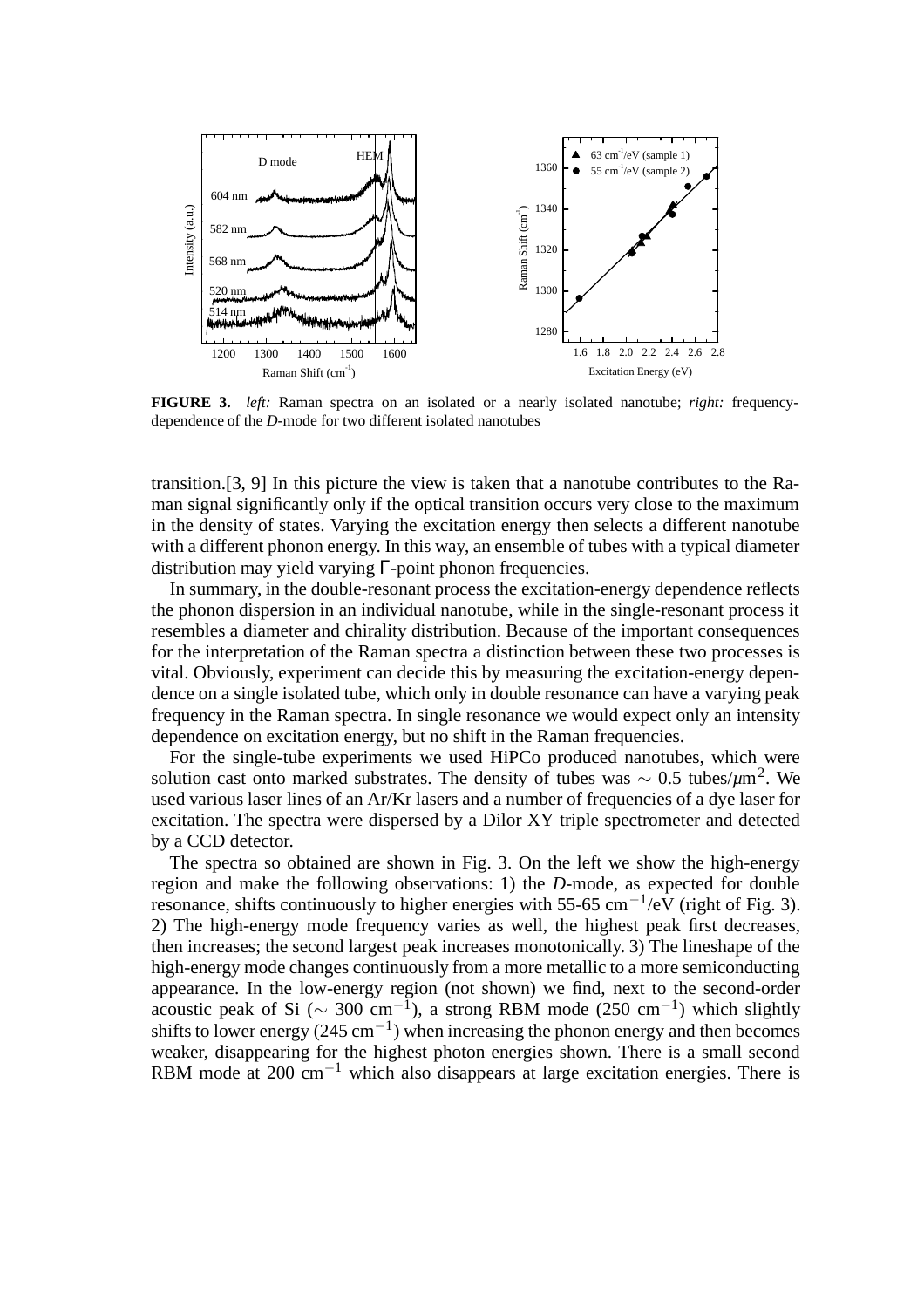

**FIGURE 4.** Expanded view of the radial breathing mode near the Γ-point of the Brillouin zone of a (10,10) tube. Indicated is the shift of the peak frequency observed in double-resonant Raman scattering compared to the true  $\Gamma$ -point frequency.

thus a single tube or possibly a very thin bundle (two or three tubes) in the experiment shown.

All observations fall naturally into the double-resonance picture and are incompatible with the single resonance interpretation. 1) The *D*-mode in the individual tube or thin bundle shifts at the same rate as in bulk samples; 2) The high-energy mode resembles the dispersion of a metallic tube. In such tubes the LO-like mode has been shown to soften to about 1550 cm−1*.*[10] 3) The lineshape change from metallic-looking to semiconducting-looking occurs continuously and is due to scattering near the band minimum ( $\sim$  2.0 eV) and far away from it ( $\sim$  2.4 eV). Detailed calculations showing this lineshape dependence on excitation energy are under way.[11]

We discuss now an important implication for the radial breathing mode, which is frequently used to determine with high accuracy the diameter of a nanotube.[9, 12] While the inverse dependence of its frequency is generally accepted (for deviations at small diameter, see Ref. [13]), the Raman peak frequency, if double resonant, however, does not neccessarily correspond to the Γ-point frequency of this mode. In Fig. 4 we show on an expanded scale the low-energy, low-*k* region of the phonon dispersion relations of a (10,10) nanotube.[14] For a typical double-resonant phonon wave vector ( $\sim 0.3$  1/*a*) the dispersion-induced shift corresponds to  $\sim 10 \text{ cm}^{-1}$  in this specific tube. Obviously, the shift depends on the phonon dispersion and on the incident photon energy, but it should be clear that the simple RBM frequency-tube-diameter correspondence does not hold to high accuracy when double resonance is the dominant Raman mechanism.

Finally we discuss briefly the role double resonance has for the determination of defect concentrations in nanotubes. Because the first-order scattering is a defect-induced process, both the *D* and the *G* mode intensity are a good measure for the defect con